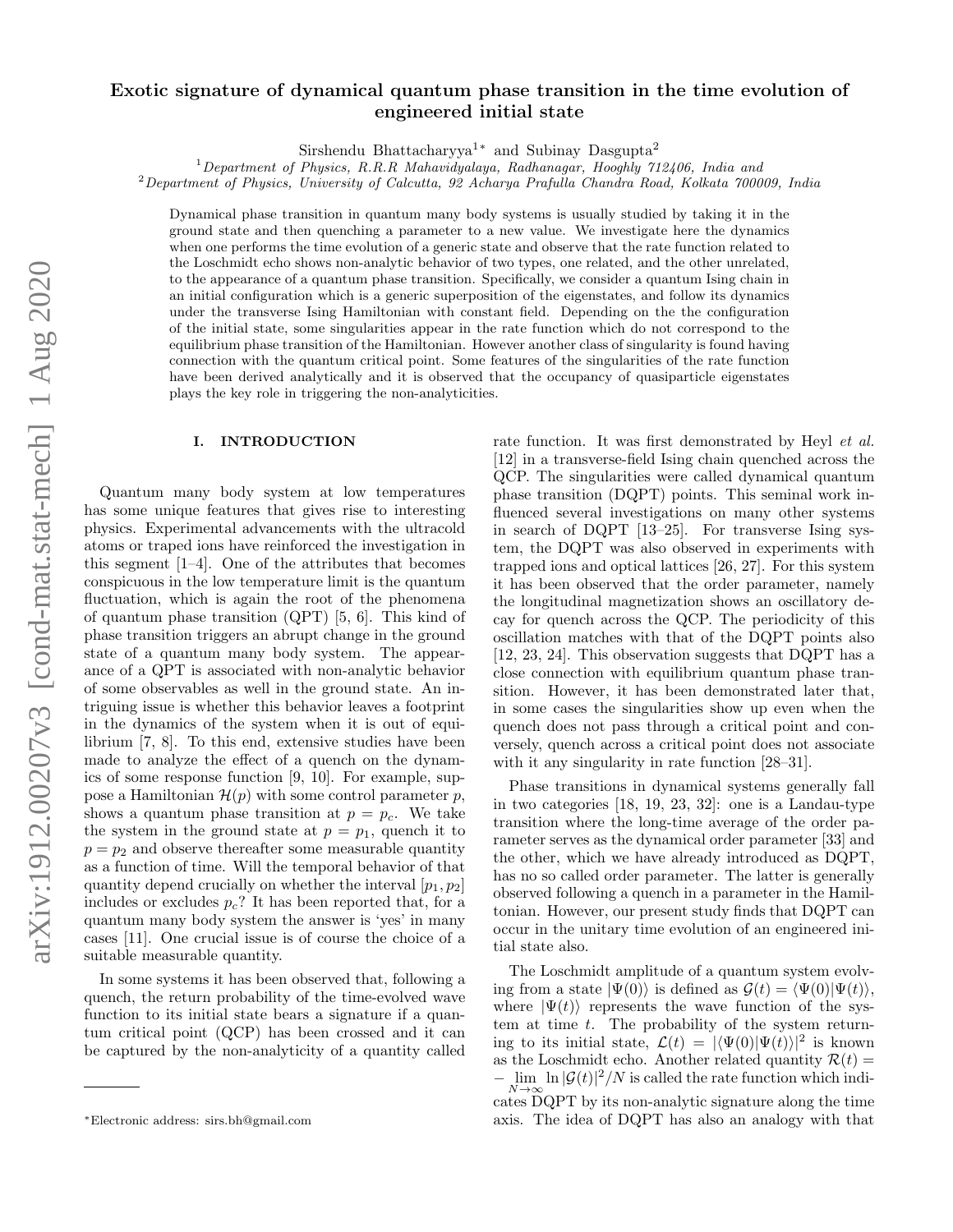of the temperature driven phase transition of a quantum system having canonical partition function  $\mathcal{Z}(\beta) =$ Tr [exp( $-\beta\mathcal{H}$ ], where  $\mathcal H$  is the Hamiltonian of the system and  $\beta$  is the inverse temperature. Writing return probability as  $\mathcal{L}(t) = |\langle \Psi(0)| \exp(-i\mathcal{H}t/\hbar |\Psi(0)\rangle|^2)$ , it is obvious that zeros of  $\mathcal{L}(t)$  (which should be connected to singularity of the rate function) occur when the real part of the complex function  $\mathcal{Z}(z) = \langle \Psi(0)| \exp(-z\mathcal{H})|\Psi(0)\rangle$ , called the dynamical partition function, vanishes and  $\mathcal Z$ lies on the imaginary (time) axis of the z-plane. The zeros of  $\text{Re}[\mathcal{Z}(z)]$  are called Fisher zeros.

As mentioned earlier, whether DQPT is fundamentally connected with the equilibrium quantum phase transition or not is now a debated issue. In search of this answer, another aspect which is the role of the initial state in this phenomena becomes important. Only a few works to our knowledge have dealt with excited initial states in this regard [15, 34, 35] including the study of Loschmidt echo starting from a Neel state [36, 37]. Our present work addresses this matter more generically by making a quantum many body Hamiltonian evolve from an initial state which involves all the quasiparticle eigenstates and eventually proves that the initial configuration can be manipulated in order to obtain a different type of dynamical quantum phase transition. The observation becomes more important because many experimental techniques that can be employed to realize the phenomena may not always cool down a system perfectly to its ground state.

In this paper, we consider an exactly solvable transverse Ising Hamiltonian which is paradigmatic of the class of integrable quantum many body system and also has been demonstrated to possess one kind of DQPT following a quench across QCP. We start from a generic state in the product form of superposition of the quasiparticle eigenstates. The unitary time evolution under a timeinvariant Hamiltonian reveals that the DQPT occurs at infinite number of critical values of time, and these points of DQPT can be categorized into two types, which we call type A and type B. The latter type occurs only when the driving Hamiltonian resides in the ferromagnetic phase whereas the former takes place in both the phases. The appearance of one class of DQPT irrespective of the magnetic ordering of the Hamiltonian seems to provide an evidence of the fact that DQPT does not always imply the presence of a quantum critical point. The behavior of Fisher zeros are also different in these two cases. Type A singularities occur when a family of Fisher zeros are arranged in line along the imaginary axis and the corresponding DQPT occurs at the boundary points of each band [24]. On the other hand, a line of such zeros crosses the time axis in case of type B singularities and the DQPT occurs at the intersection point.

In the next section, we shall define the initial states and the expressions of the corresponding rate function in the form of integrals and in Sec. III we shall study the behavior of the rate function and obtain their singularities from the locations of Fisher zeros. The behavior of these quantities near the transition points will also

be analyzed. In Sec. IV we find the occupancies of the eigenstates to explain the origin of the DQPTs. Finally we conclude with discussions in Sec. V.

# II. ENGINEERED INITIAL STATE AND THE RATE FUNCTION

We consider a quantum Ising chain under constant transverse field. The N-spin Hamiltonian with periodic boundary condition is described by

$$
\mathcal{H} = -\sum_{i=1}^{N} s_i^x s_{i+1}^x - \Gamma \sum_{i=1}^{N} s_i^z \tag{1}
$$

where  $s^{x,z}$  are Pauli spin matrices. We have set the spinspin interaction strength,  $J = 1$  and  $\Gamma$  is the transverse field. The quantum critical point in this system is at  $\Gamma_c = 1$  where the Hamiltonian exhibits an order-disorder transition.

The exact diagonalization of the Hamiltonian can be performed by mapping it onto that of non-interacting fermions with the help of Jordan-Wigner transformation. We can therefore write it as a Kronecker sum of commuting Hamiltonians  $(\mathcal{H}_k)$  of nonlocal free fermions of momenta  $k$  [38–40]

$$
\mathcal{H}_k = -2i \sin k \left[ a_k^{\dagger} a_{-k}^{\dagger} + a_k a_{-k} \right]
$$

$$
-2(\Gamma + \cos k) \left[ a_k^{\dagger} a_k + a_{-k}^{\dagger} a_{-k} - 1 \right] \tag{2}
$$

where  $k = (2n - 1)\pi/N$  with  $n = 1, 2, \cdots, N/2$ . Each of these  $\mathcal{H}_k$ 's can be described by four basis states namely,  $|00\rangle_k, |11\rangle_k, |10\rangle_k$  and  $|01\rangle_k$ , where the numbers in each basis signify the occupation status of the fermions having momenta  $+k$  and  $-k$  respectively. For example, the state  $|11\rangle_k$  represents the state for which both the +k and −k modes are occupied by fermions, whereas for the state  $|10\rangle_k$  the  $-k$  mode is unoccupied. We neglect the paritydependent boundary terms here as we perform all the calculations in the thermodynamic limit. The entire Hilbert space is therefore composed of the four-dimensional subspaces spanned by these basis states. For each k-mode, the ground state and the uppermost energy level correspond to the eigenstates having linear combinations of even-occupation states only. We write those eigenstates as

$$
\begin{aligned} \vert (\Gamma, k)_{-} \rangle &= i \cos \theta_k \vert 11 \rangle_k - \sin \theta_k \vert 00 \rangle_k \\ \vert (\Gamma, k)_{+} \rangle &= i \sin \theta_k \vert 11 \rangle_k + \cos \theta_k \vert 00 \rangle_k \end{aligned} \tag{3}
$$

with their eigenvalues  $\pm \lambda_k = \pm 2\sqrt{(\Gamma^2 + 1 + 2\Gamma \cos k)}$  respectively, with  $\tan \theta_k = -\sin k / [\Gamma + \cos k + \lambda_k / 2].$ 

Two other eigenstates are the odd-occupation states,  $|01\rangle_k$  and  $|10\rangle_k$  and they have zero eigenvalues. In this fermionic representation, the ground state of the system can be written in terms of the quasiparticle ground states.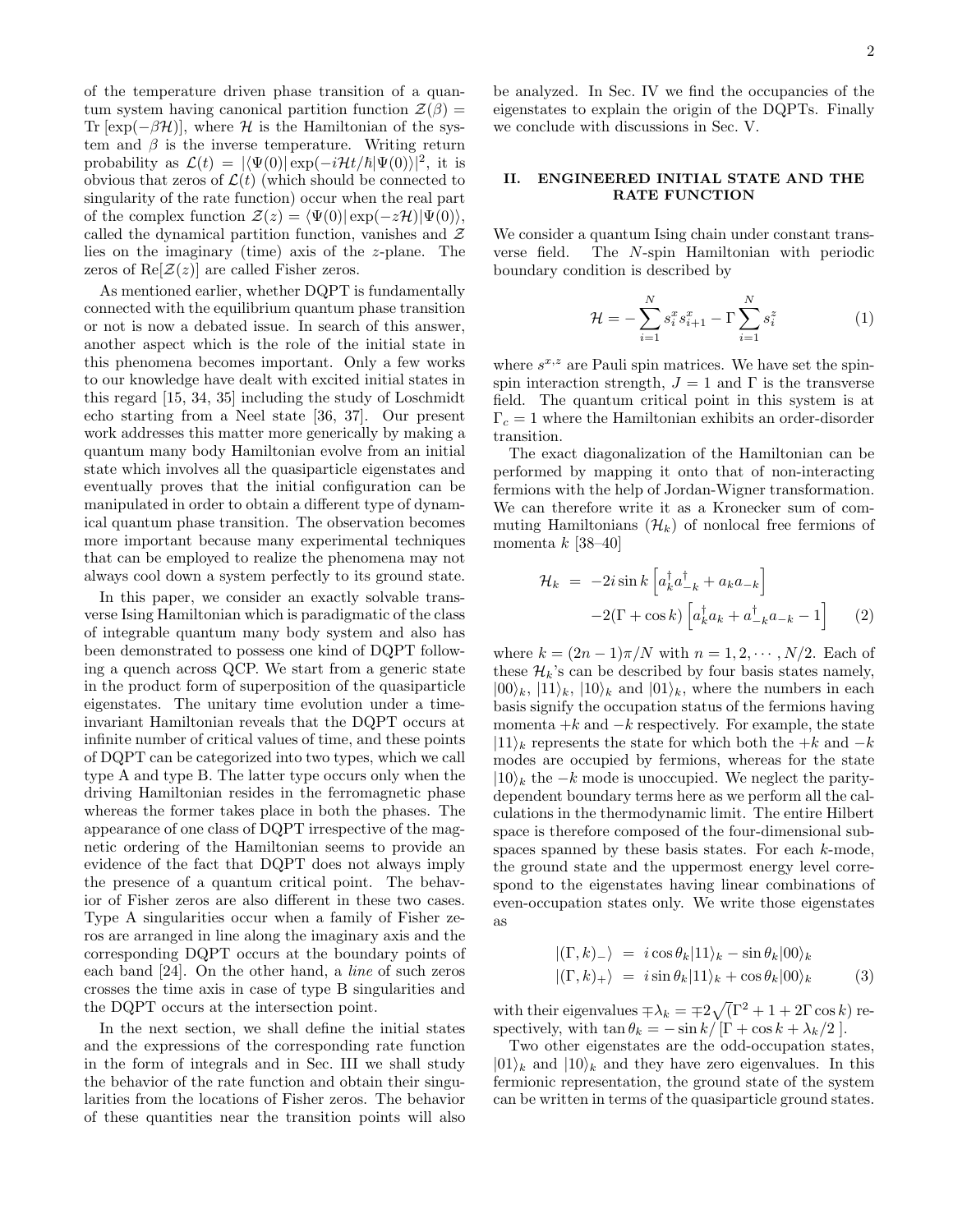$$
|\psi_k(0)\rangle = \alpha_k(0)|11\rangle_k + \beta_k(0)|00\rangle_k \tag{4}
$$

with arbitrary combination of the coefficients satisfying the normalization condition. Starting from such an engineered configuration is somewhat similar to generating an initial configuration by using different quench protocols performed in most of the works on DQPT. As this state is spanned by the even-occupation basis states and the Hamiltonian does not couple it with the two other basis states  $|01\rangle_k$  and  $|10\rangle_k$ , the later dynamics also remains confined in the space spanned by even occupation states only. If the system evolves under the timeinvariant Hamiltonian  $\mathcal H$  of Eq. (1), then  $|\psi_k\rangle$  at any time  $t$  may be obtained in the form

$$
|\psi_k(t)\rangle = \alpha_k(t)|11\rangle + \beta_k(t)|00\rangle \tag{5}
$$

The coefficients can be calculated from the unitary evolution of  $|\Psi_k\rangle$  under time-invariant  $\mathcal{H}_k$ .

$$
\begin{bmatrix} \alpha_k(t) \\ \beta_k(t) \end{bmatrix} = \begin{bmatrix} \mathcal{U} & \mathcal{V} \\ -\mathcal{U} & \mathcal{U}^* \end{bmatrix} \begin{bmatrix} \alpha_k \\ \beta_k \end{bmatrix}
$$
 (6)

where  $\mathcal{U} = \cos^2 \theta_k \exp(i\lambda_k t) + \sin^2 \theta_k \exp(-i\lambda_k t)$  and  $V = \sin 2\theta_k \sin \lambda_k t$  with t is scaled by  $\hbar$  and the zeros in the initial coefficients have been dropped for the sake of convenience.

The initial state of the whole system is represented as

$$
|\Psi(0)\rangle = |\psi_{k_1}(0)\rangle |\psi_{k_2}(0)\rangle \cdots |\psi_{k_{N/2}}(0)\rangle \tag{7}
$$

where  $k_n = (2n-1)\pi/N$  are the wave-vectors, as defined below Eq. (2). This state can be written in term of creation and annihilation operators applied to a vacuum state  $|V\rangle$ , which contains no fermion at any site, as

$$
|\Psi\rangle = \mathcal{Q}_{N/2}\mathcal{Q}_{N/2-1}\cdots\mathcal{Q}_2\mathcal{Q}_1|\mathcal{V}\rangle \tag{8}
$$

where

$$
\mathcal{Q}_n = \alpha_{k_n} a_{k_n}^\dagger a_{-k_n}^\dagger + \beta_{k_n} \mathbf{1}
$$
\n(9)

Note that the sites in the lattice are arranged as  $k_1, -k_1, k_2, -k_2, \cdots, k_{N/2}, -k_{N/2}$  from left to right. The wave function at time t, namely  $|\Psi(t)\rangle$  will also be of the form of Eq. (7). This enables us to express the Loschmidt amplitude and the return probability into the product form in momentum space

$$
\mathcal{G}(t) = \prod_{k} g(k, t) \tag{10}
$$

and

$$
\mathcal{L}(t) = \prod_{k} \varrho(k, t) \tag{11}
$$

where  $g(k, t) = \langle \psi_k(0) | \psi_k(t) \rangle$  and  $\varrho(k, t) =$  $|\langle \psi_k(0)|\psi_k(t)\rangle|^2$ . . Consequently the rate function determined in the thermodynamic limit takes the form

$$
\mathcal{R}(t) = -\frac{1}{\pi} \int_{0}^{\pi} \log \varrho(k, t) \, dk \tag{12}
$$

where  $\rho(k,t) = \cos^2 \lambda_k t + (|\alpha_k|^2 - |\beta_k|^2)^2 \cos^2 2\theta_k \sin^2 \lambda_k t$ .

The non-analyticities in  $\mathcal{R}(t)$  could be found from  $\rho = 0$  only, but we shall explain later that  $\rho = 0$  does not always imply the non-analyticity in  $\mathcal{R}(t)$ , which in another sense is the reason why we consider only the two end-points of the line of Fisher zeros along time axis as critical times of DQPT [24].

The rate function derived here shows two types of non-analyticities as a function of time. We identify them as follows:

**Type A:** For  $|\alpha_k| = |\beta_k|$ , we find repeated kinks along time-axis, which appear for all values of  $\Gamma$  and hence has no connection with the QCP of the Hamiltonian (Fig. 1a).

**Type B:** For  $|\alpha_k| \neq |\beta_k|$ , another type of non-analyticity exists but this exists only when the Hamiltonian is in ordered (along x-direction) phase, i.e,  $\Gamma$  < 1 (Fig. 1b).

Now we construct a more general form of initial state which involves all the quasiparticle eigenstates for each momentum.

$$
|\psi_k(0)\rangle = \alpha_k |11\rangle_k + \beta_k |00\rangle_k + \gamma_k |10\rangle_k + \delta_k |01\rangle_k \quad (13)
$$

The state of the whole system is still of the form of Eqs. (7) and (8) with the operator  $\mathcal{Q}_n$  given by

$$
Q_n = \alpha_{k_n} a_{k_n}^\dagger a_{-k_n}^\dagger + \beta_{k_n} \mathbf{1} + \gamma_{k_n} \sigma_n a_{k_n}^\dagger + \delta_{k_n} \sigma_n a_{-k_n}^\dagger
$$
\n(14)

Here,  $\sigma_1 = 1$  and for  $n > 1$ ,

$$
\sigma_n = \prod_{j=1}^{n-1} \left( 1 - 2a_{k_j}^{\dagger} a_{k_j} \right) \left( 1 - 2a_{-k_j}^{\dagger} a_{-k_j} \right)
$$

The coefficients  $\gamma_k$  and  $\delta_k$  of Eq. (13) will not change with time because of the corresponding eigenstates having zero-eigenvalues. One can note that Eq. (10) and (11) are also valid for the general case of Eq. (13). Also, the Hamiltonian conserves the total probabilities of even and odd occupation for each k-mode separately, which enables us define  $\mathcal{E} = |\alpha_k(t)|^2 + |\beta_k(t)|^2 = |\alpha_k|^2 + |\beta_k|^2$ and  $\mathcal{O} = |\gamma_k(t)|^2 + |\delta_k(t)|^2 = |\gamma_k|^2 + |\delta_k|^2$  with  $\mathcal{E} + \mathcal{O} = 1$ . Note that  $\mathcal{E}(\mathcal{O})$  is the sum for the even(odd) parity states of each mode and is not the same as the total parity of the eigenstates of H.

The return probability and the rate function can be written as those in Eqs.  $(11)$  and  $(12)$  with

$$
\varrho(k,t) = (\mathcal{O} + \mathcal{E}\cos\lambda_k t)^2 + (|\alpha_k|^2 - |\beta_k|^2)^2 \cos^2 2\theta_k \sin^2 \lambda_k t
$$
\n(15)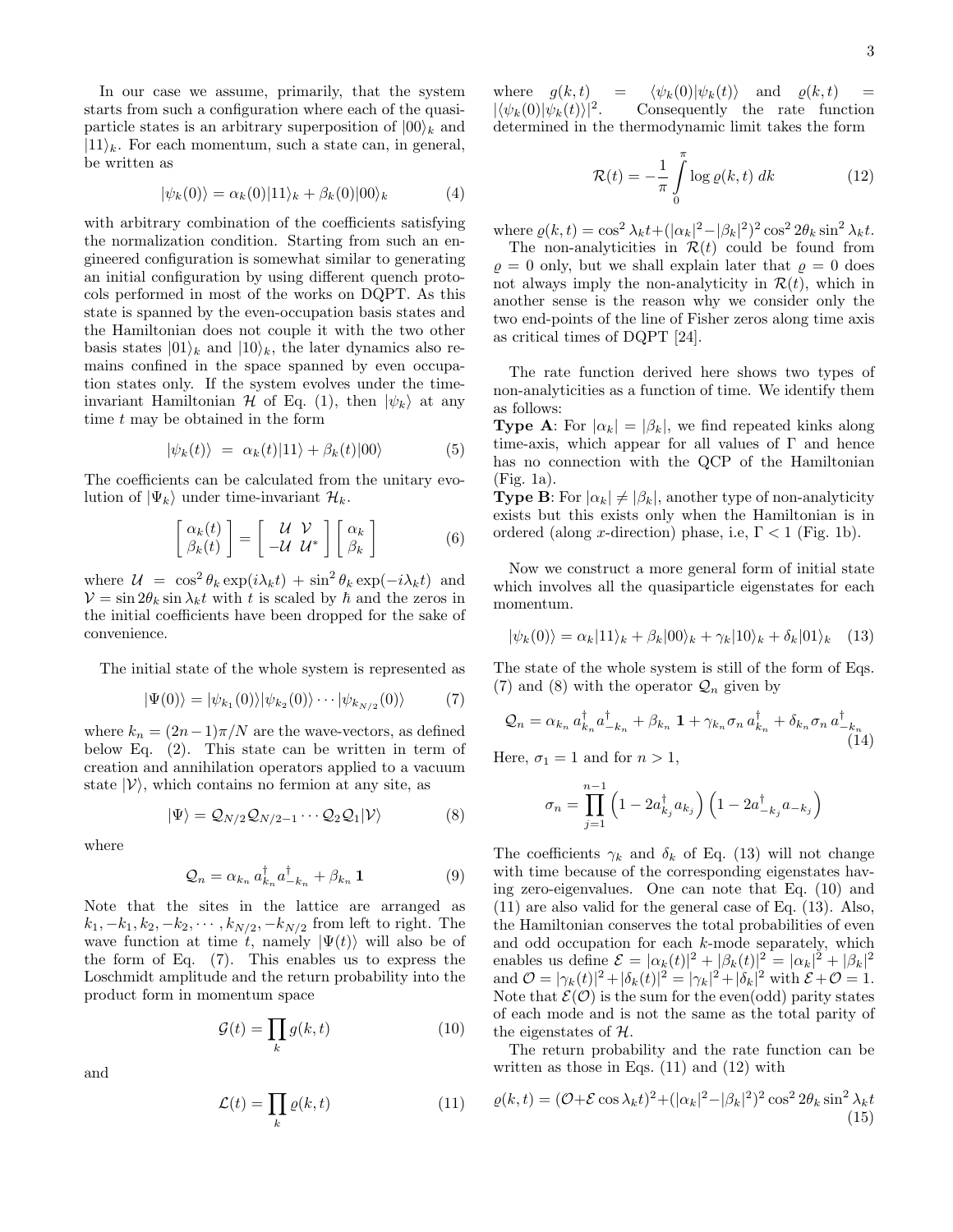We now discuss the behavior of the rate function and the Fisher zeros which are the keys to investigate the DQPT of the system.

# III. BEHAVIOR OF THE RATE FUNCTION AND FISHER ZEROS

The necessary condition for non-analyticity in  $\mathcal{R}(t)$  is  $\rho(k, t) = 0$ . It is evident from Eq. (15) that, the rate function shows no singularity for  $\mathcal{E} < \mathcal{O}$  as the first term always remains non-zero. On the other hand, for  $\mathcal{E}$  >  $\mathcal{O}$ , two different types of non-analyticities are shown by  $\mathcal{R}(t)$ .

If we consider first the case of  $|\alpha_k| = |\beta_k|$ , the generalized expression for  $\rho(k, t)$  reduces to  $\rho(k, t) = (\mathcal{O} +$  $\mathcal{E} \cos \lambda_k t$ <sup>2</sup> and the rate function becomes

$$
\mathcal{R}(t) = -\frac{1}{\pi} \int_{0}^{\pi} \log(\mathcal{O} + \mathcal{E} \cos \lambda_k t)^2 \, dk \qquad (16)
$$

From the integrand of Eq. (16) it may seem at first sight that if we are in the regime  $\mathcal{E} \geq \mathcal{O}$ , then for any t, there will be some value of k for which cos  $\lambda_k t = -\mathcal{O}/\mathcal{E}$  and the integral will show a non-analyticity. But in practice,  $\mathcal{R}(t)$  shows kinks at some particular points  $(t_c)$  on the time axis because the integral of such type is dominated by contributions from the band edge [15]. In other words, if we define those k-values as critical modes  $(k_c)$  which are responsible for the non-analyticity on  $\mathcal{R}(t)$  then, for this type of DQPT,  $k_c = 0$  and  $\pi$ .

The rate function has another type of non-analyticity for  $|\alpha_k| \neq |\beta_k|$ , when we have  $\cos 2\theta_k = 0$  and  $\cos \lambda_k t =$  $-\mathcal{O}/\mathcal{E}$  simultaneously in Eq. (15). In this case the critical momentum mode which make  $\cos 2\theta_k$  vanish is given by

$$
k_c = \cos^{-1}(-\Gamma) \tag{17}
$$

Noting that  $\lambda_{k=k_c} = 2\sqrt{(1 - \Gamma^2)}$ , the non-analyticity occurs at

$$
t_c = \frac{\cos^{-1}(-\mathcal{O}/\mathcal{E})}{2\sqrt{1 - \Gamma^2}}\tag{18}
$$

The equations (17) and (18) indicate that this type of non-analyticity will not exist for  $\Gamma > 1$  i.e., the quantum critical point.

However for a special case when  $\mathcal{E} = \mathcal{O} = 1/2$ , the rate function possesses type A kinks even for unequal coefficients.

$$
\mathcal{R}(t) = -\frac{1}{\pi} \int_{0}^{\pi} dk \log \left[ \cos^2 \frac{\lambda_k}{2} t \left\{ \cos^2 \frac{\lambda_k}{2} t + 4(|\alpha_k|^2 - |\beta_k|^2)^2 \cos^2 2\theta_k \sin^2 \frac{\lambda_k}{2} t \right\} \right] (19)
$$

Fig. 2 shows the kinks occurred in the rate function for this case.

The critical exponent for the non-analyticity of rate function may be defined as

$$
\mathcal{R}(t) = \mathcal{A} + \mathcal{B}(t - t_c)^{\nu}
$$
 (20)

for small values of  $(t - t_c)$ , where A and B are independent of time. Generally the DQPT has the critical exponent  $\nu = 1$  [24]. However different universality classes of DQPT have been reported recently with different critical exponents [41, 42]. In our case of type B non-analyticity, the critical exponent can be easily derived to be  $\nu = 1$ . However, for type A, the exponent is atypically different in two sides.

The derivative of the rate function diverges when  $t \rightarrow$  $t_c^-$  . From Eq. (16) we obtain

$$
\partial_t \mathcal{R} = \frac{2}{\pi} \int\limits_0^\pi \frac{\mathcal{E} \lambda_k \sin \lambda_k t}{g(k, t)} \, dk \tag{21}
$$

where  $g(k, t) = \mathcal{O} + \mathcal{E} \cos \lambda_k t$ . It is easily seen that a zero value of  $q(k, t)$  at some t does not always imply divergence of the integral at the left. Thus, suppose for some  $k = k_c$ , one finds some  $t = t_c$  for which  $g(k, t) = 0$ . Since  $\lambda_k$  decreases monotonically with k, at k slightly above (below)  $k_c$ , the function  $g(k, t)$  has a small positive(negative) value and the integrand has a large positive(negative) value. These large values cancel out, leading a finite value of the integral. The situation is however different for  $k_c = 0$  or  $\pi$ .

For  $k_c = 0$ , one has  $\mathcal{O} + \mathcal{E} \cos[2(\Gamma + 1)t_c] = 0$ , since  $\lambda_{k=0} = 2(\Gamma + 1)$ . For  $t = t_c - \epsilon$ , the function  $g(k, t)$ does not vanish for any  $k$  but decreases monotonically to a small value at  $k = 0$ , remaining positive always. Hence the integral diverges. For  $t = t_c + \epsilon$ , the function  $g(k, t)$  vanishes at some small positive value of k, say  $k_0$ , and attains small negative(positive) values for  $k$  slightly less(greater) than  $k_0$ . Hence there is a cancellation of large positive and negative values of the integrand and the integral does not diverge. It can be shown similarly that for  $k_c = \pi$ , the integral remains finite just below  $t_c$ but diverges just above  $t_c$ .

Let us now calculate the exponent of divergence of the derivative near  $t_c$ . Noting that if we consider the kinks of Eq. (16) arising from  $k_c = 0$ , the derivative  $\partial_t \mathcal{R}$  of Eq. (21) diverges at  $t = t_c^-$  and remains finite at  $t = t_c^+$ , indicating a non-analyticity at  $t = t_c$  and the dominant contribution to the integral in Eq. (21) comes from small values of k (say, from the region  $0 < k < \delta$ ). Let us assume first  $t = t_c - \epsilon$ , where  $\epsilon$  a positive but small quantity. We may then expand  $\lambda_k$  about  $k = 0$  and retain the leading order terms to obtain

$$
\partial_t \mathcal{R} = \frac{4\mathcal{E}(\Gamma + 1)}{\pi} \int_0^{\delta} \frac{\sin \varphi}{\mathcal{O} + \mathcal{E} \cos \varphi} dk \qquad (22)
$$

where  $\varphi$  is a function of k:

$$
\varphi = 2(\Gamma + 1)t_c - 2(\Gamma + 1)\epsilon - \frac{\Gamma t_c}{(\Gamma + 1)}k^2
$$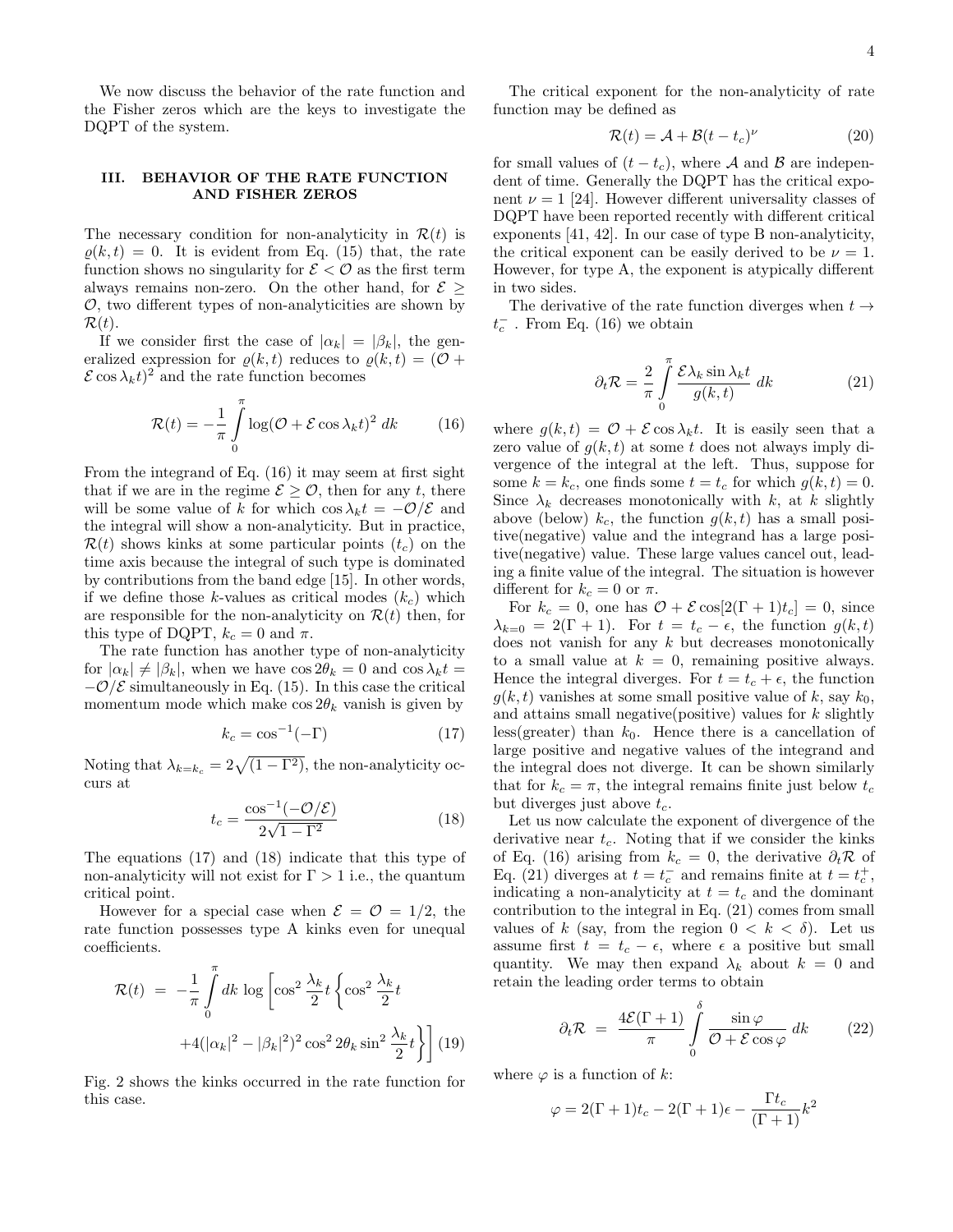

FIG. 1: Non-analyticities shown by the rate function when  $\mathcal{E} > \mathcal{O}$ : (a) Type A kinks are shown when  $|\alpha_k| = |\beta_k|$  in both the cases of  $\Gamma$  < 1 and  $\Gamma$  > 1; (b) Kinks of type B appear when  $|\alpha_k| \neq |\beta_k|$  and  $\Gamma$  < 1. These kinks do not appear for  $\Gamma > 1$ . We have taken  $|\alpha_k|^2 = 0.5$  and  $|\beta_k|^2 = 0.25$  in this case.

. In the small  $\epsilon$  limit, the above integral gives

$$
\partial_t \mathcal{R} = \frac{(\Gamma + 1)^{3/2}}{\sqrt{\Gamma \cos^{-1}(-\mathcal{O}/\mathcal{E})}} \cdot \frac{1}{\sqrt{t_c - t}} + \frac{4(\Gamma + 1)\mathcal{O}\delta}{\pi\sqrt{\mathcal{E}^2 - \mathcal{O}^2}} \tag{23}
$$

where we have put  $2(\Gamma + 1)t_c = \cos^{-1}(-\mathcal{O}/\mathcal{E})$ . This proves that  $\partial_t \mathcal{R}$  diverges as  $t \to t_c^-$ . A similar situation occurs for  $k_c = \pi$  as well. Such behavior of the derivative makes the rate function approach the critical point as  $(t - t_c)^{1/2}$ , making the critical exponent,  $\nu = 1/2$  in this case. On the other hand,  $\nu = 1$  for  $t \to t_c^+$  as  $\partial_t \mathcal{R}$ remains finite in this regime.

### Fisher zeros

The appearance of the above DQPTs can be extracted from the Fisher zeros of the dynamical partition function also. The dynamical partition function for the system starting from the non-eigenstate (13) and evolving under a constant Hamiltonian can be written as

$$
\mathcal{Z}(z) = \prod_k \left[ \mathcal{O} + \left( |\alpha_k|^2 \cos^2 \theta_k + |\beta|^2 \sin^2 \theta_k \right) e^{\lambda_k z} + \left( |\alpha_k|^2 \sin^2 \theta_k + |\beta|^2 \cos^2 \theta_k \right) e^{-\lambda_k z} \right] (24)
$$

These Fisher zeros of  $\mathcal{Z}(z)$  produces closely spaced points for a finite-size systems that would form continuous lines or surfaces in the thermodynamic limit and when they cross the imaginary (real time) axis, we expect to observe DQPTs in the real-time behavior of the system. From Eq. (24) we obtain a family of lines of Fisher zeros labeled



FIG. 2: Non-analyticities shown by the rate function when  $\mathcal{E} = \mathcal{O}$ . The upper panel shows both type A and type B non-analyticities for  $\Gamma < 1$ . Starting from  $t = 0$ , the 1st, 3rd and 4th kinks are of type A and the 2nd

kink is of type B. The lower panel shows non-analyticities of only type A for  $\Gamma > 1$ . In both the

cases  $|\alpha_k|^2 = 0.35$ 

by some integer  $n$ :

$$
z_n(k) = \frac{1}{\lambda_k} \left[ \ln r + i(2n+1)\pi \right] \tag{25}
$$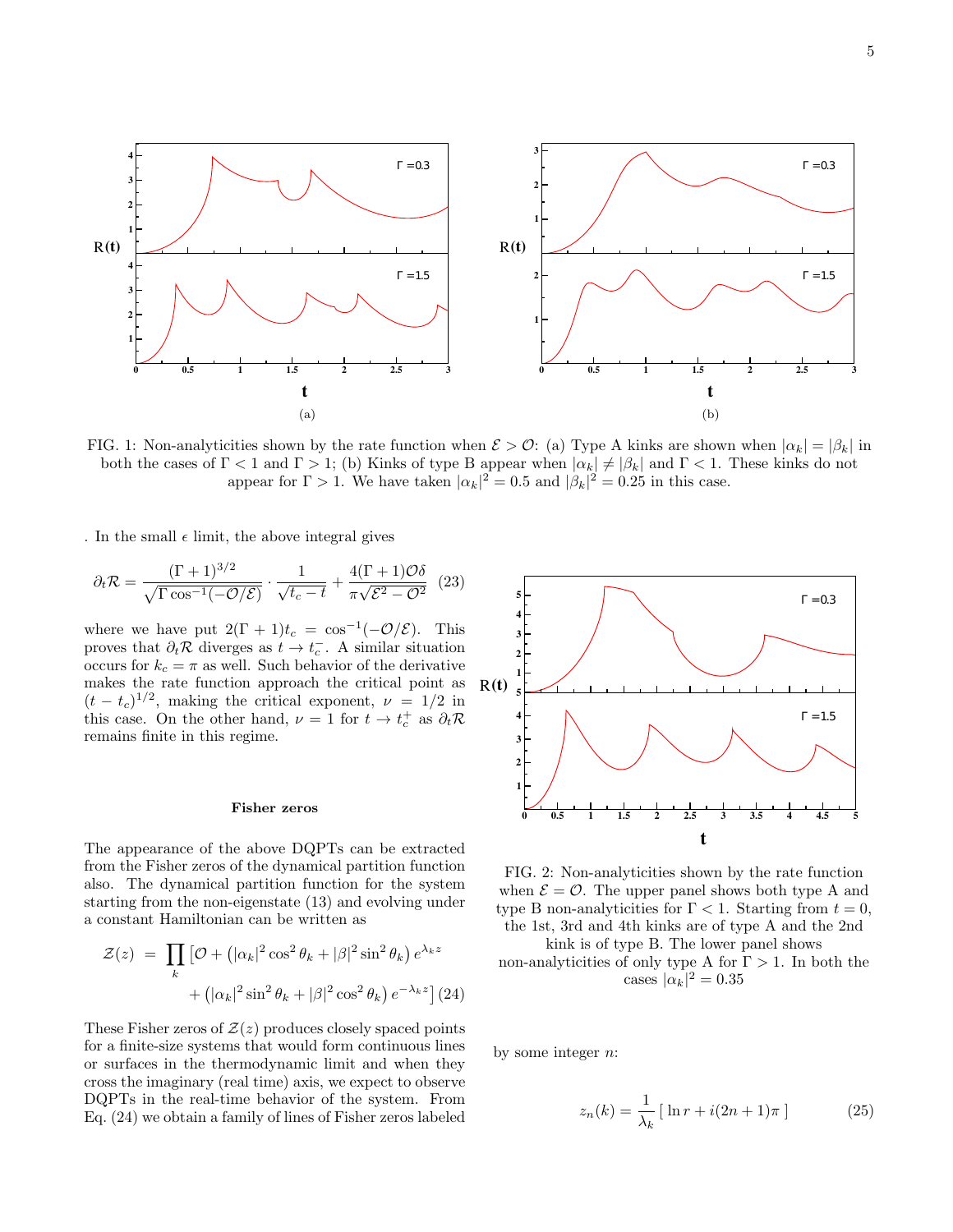where 
$$
r = \frac{\mathcal{O} \pm \sqrt{\mathcal{O} - \mathcal{E} + (|\alpha|^2 - |\beta|^2)^2 \cos^2 2\theta}}{\mathcal{E} + (|\alpha|^2 - |\beta|^2) \cos 2\theta}
$$

The behavior of Fisher zeros on the complex plane give a good indication to the characteristics of the DQPT. It can be shown from  $(25)$  and Fig. 3 that  $z_n$  cannot touch the imaginary axis when  $\mathcal{E} < \mathcal{O}$  which implies the fact that DQPT cannot occur in this case. On the other hand, for  $\mathcal{E} > \mathcal{O}$ , two cases arise: (A) the Fisher zeros fall on the imaginary axis for  $|\alpha_k| = |\beta_k|$  and (B) for  $|\alpha_k| \neq |\beta_k|$ , the lines of zeros cut or do not cut the time axis depending on whether the transverse field is below or above the quantum critical point.

In the former case, the DQPT can occur only at the boundary points of the line of Fisher zeros on the imaginary axis. The analysis of  $\mathcal{R}(t)$  and  $\partial_t \mathcal{R}$  has already established that those points correspond to the band-edges in the quasiparticle picture.

### IV. OCCUPANCY OF EIGENSTATES

The origin of the two types of DQPT can be explained in the light of the occupancy of the eigenstates of the Hamiltonian. The time evolution of the system is entirely governed by two eigenstates,  $|(\Gamma, k)_{-}\rangle$  and  $|(\Gamma, k)_{+}\rangle$  for each  $k$ -mode (Eq. 3). We define the occupancy of these states in the initial state as

$$
n_k^g = |\langle (\Gamma, k) - |\psi_k(0) \rangle|^2 = |\alpha_k|^2 \cos^2 \theta_k + |\beta_k|^2 \sin^2 \theta_k
$$
  

$$
n_k^e = |\langle (\Gamma, k) + |\psi_k(0) \rangle|^2 = |\alpha_k|^2 \sin^2 \theta_k + |\beta_k|^2 \cos^2 \theta_k
$$

Each k-component of the Loschmidt amplitude defined in Eq. (10) is given by

$$
g(k,t) = \mathcal{O} + (n_k^g + n_k^e) \cos \lambda_k t + i(n_k^g - n_k^e) \sin \lambda_k t
$$
 (27)

For both types of DQPT, Im  $[g(k, t)]$  vanishes when these two occupancies become equal. The critical modes ( $k_c$  = 0 and  $\pi$  for type A and  $k_c = \cos^{-1}(-\Gamma)$  for type B) make the real part of  $g(k, t)$  vanish at the corresponding critical times.

The equal occupancy is interpreted as the maximum mixing of the quasiparticle eigenstates which can again be thought of as forming an infinite temperature state [24]. The time evolution of a generic state ensures the fact that irrespective of performing a sudden quench or crossing a QCP in such systems, the equal occupancy of the eigenstates in  $k$ -space that control the dynamics becomes the crucial necessary condition for DQPT.

# V. CONCLUSION AND OUTLOOK

We have studied the time evolution of a generic state of a transverse Ising Hamiltonian. This simple unitary evolution identifies two distinct classes of DQPT, both of which depend crucially on the initial state of the system. The first type of non-analyticity has not been detected in any quench protocol studied in this class of system so far and it has no connection with the quantum critical point of the Hamiltonian. The existence of the second type depends on the magnetic phase of the Hamiltonian. Some particular critical momentum modes are responsible for the non-analyticities to occur at different critical times. The critical exponent is found to be 1 for type B non-analyticity, but it is surprisingly non-identical in two sides of type A due to the divergence of slope only on one side of the critical time. Such behavior of the critical exponent is contradictory to the so called universality of the DQPT. Moreover, the attributes observed here indicate the fact that DQPT does not always follow a quantum phase transition as well. The equal occupancy of the quasiparticle eigenstates is rather found to be the necessary condition for this phenomena.

We can therefore classify DQPT in quantum many body system as two types: one which is independent of the occurrence of QPT and the other which is associated to it. However, there are more questions to be answered. First of all, more investigation on different integrable and non-integrable systems are needed especially to explore the possibility of defining the new type of DQPT in a generic quantum many body system when the quasiparticle representation is absent. An important question is how a QPT influences a DQPT at all and whether the underlying Kibble-Zurek mechanism has any role in it. Another question which eventually arises is whether the DQPT can be designated as a phase transition or not, especially when the characterization is hindered by its sensitivity towards the initial configuration and no universal behavior is found to exist. More work on these issues is in progress.

## Acknowledgements

This research was encouraged by the International Centre for Theoretical Sciences (ICTS) during a visit of SD for participating in the program - Indian Statistical Physics Community Meeting (Code: ICTS/ispcm2019/02).

- [1] A. Friendenauer *et al.*, Nat. Phys. 4, 757 (2008).
- [2] I. Buluta and F. Nori, Science 326, 108 (2009).
- [3] K. Kim et al., Nature (London) **465**, 590 (2010).
- [4] M. Lewenstein et al., Adv. Phys. **56**, 243 (2007).
- [5] M. Vojta, Rep. Prog. Phys. 66, 2069 (2003).
- [6] S. Sachdev, Quantum Phase Transitions, Cambridge University Press (2011).
- [7] S. Bhattacharyya, S. Dasgupta and A. Das, Sci. Rep. 5,